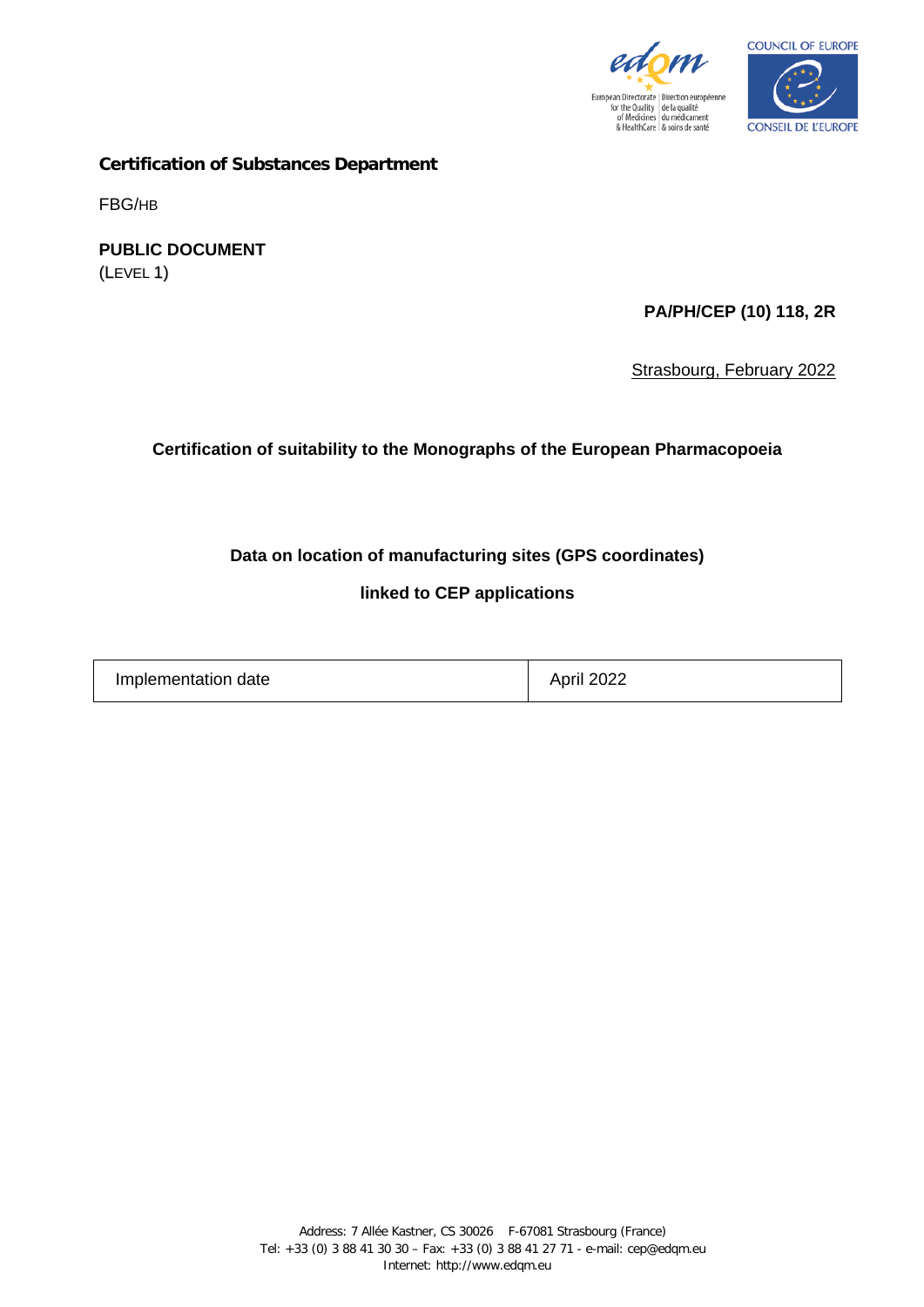# **Revision history of the document**

| <b>Revision N°</b> | <b>Revision date</b> | Reason                                                                                                                                                                                                                                                                                  |
|--------------------|----------------------|-----------------------------------------------------------------------------------------------------------------------------------------------------------------------------------------------------------------------------------------------------------------------------------------|
| Initial version    | March 2011           | Need to provide more reliability of the site location.<br>Therefore GPS (WGS84) coordinates or DUNS number<br>are requested in the application form.                                                                                                                                    |
| R1                 | <b>July 2011</b>     | Extend the possible GPS formats from "preferably"<br>expressed in DD MM.MMM (degree, minutes to three<br>decimal places)" to "Alternatively the latitude and longitude<br>may be expressed in Degrees to at least 5 decimal places<br>or Degrees Minutes to at least 3 decimal places." |
| R <sub>2</sub>     | February 2022        | Restrict the GPS format to "Degrees to at least 5 decimal<br>places".                                                                                                                                                                                                                   |
|                    |                      | Remove requirement to provide DUNS number.                                                                                                                                                                                                                                              |